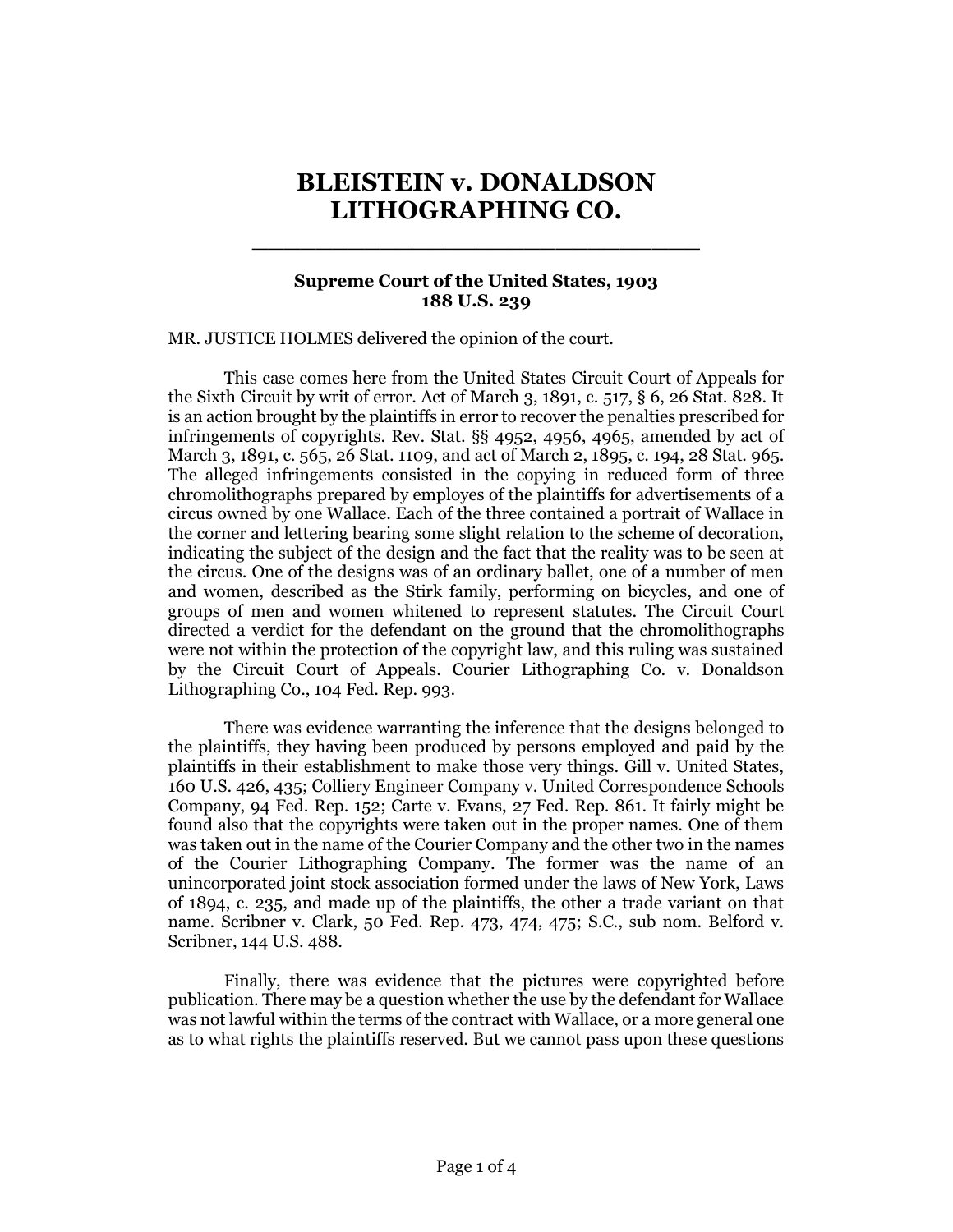as matter of law; they will be for the jury when the case is tried again, and therefore we come at once to the ground of decision in the courts below. That ground was not found in any variance between pleading and proof, such as was put forward in argument, but in the nature and purpose of the designs.

We shall do no more than mention the suggestion that painting and engraving unless for a mechanical end are not among the useful arts, the progress of which Congress is empowered by the Constitution to promote. The Constitution does not limit the useful to that which satisfies immediate bodily needs. Burrow-Giles Lithographic Co. v. Sarony, 111 U.S. 53. It is obvious also that the plaintiffs' case is not affected by the fact, if it be one, that the pictures represent actual groups--visible things. They seem from the testimony to have been composed from hints or description, not from sight of a performance. But even if they had been drawn from the life, that fact would not deprive them of protection. The opposite proposition would mean that a portrait by Velasquez or Whistler was common property because others might try their hand on the same face. Others are free to copy the original. They are not free to copy the copy. Blunt v. Patten, 2 Paine, 397, 400. See Kelly v. Morris, L. R. 1 Eq. 697; Morris v. Wright, L.R. 5 Ch. 279. The copy is the personal reaction of an individual upon nature. Personality always contains something unique. It expresses its singularity even in handwriting, and a very modest grade of art has in it something irreducible, which is one man's alone. That something he may copyright unless there is a restriction in the words of the act.

If there is a restriction it is not to be found in the limited pretensions of these particular works. The least pretentious picture has more originality in the than directories and the like, which may be copyrighted. Drone, Copyright, 153. See Henderson v. Tomkins, 60 Fed. Rep. 758, 765. The amount of training required for humbler efforts than those before us is will indicated by Ruskin."If any young person, after being taught what is, in polite circles, called 'drawing,' will try to copy the commonest piece of real work,--suppose a lithograph on the title page of a new opera air, or a woodcut in the cheapest illustrated newspaper of the day--they will find themselves entirely beaten." Elements of Drawing, 1st ed. 3. There is no reason to doubt that these prints in their ensemble and in all their details, in their design and particular combinations of figures, lines and colors, are the original work of the plaintiffs' designer. If it be necessary, there is express testimony to that effect. It would be pressing the defendant's right to the verge, if not beyond, to leave the question of originality to the jury upon the evidence in this case, as was done in Hegeman v. Springer, 110 Fed. Rep. 374.

We assume that the construction of Rev. Stat. § 4952, allowing a copyright to the "author, inventor, designer, or proprietor . . . of any engraving, cut, print . . . [or] chromo" is affected by the act of 1874, c. 301, § 3, 18 Stat. 78, 79. That section provides that "in the construction of this act the words 'engraving,' 'cut' and 'print' shall be applied only to pictorial illustrations or works connected with the fine arts." We see no reason for taking the words "connected with the fine arts" as qualifying anything except the word "works," but it would not change our decision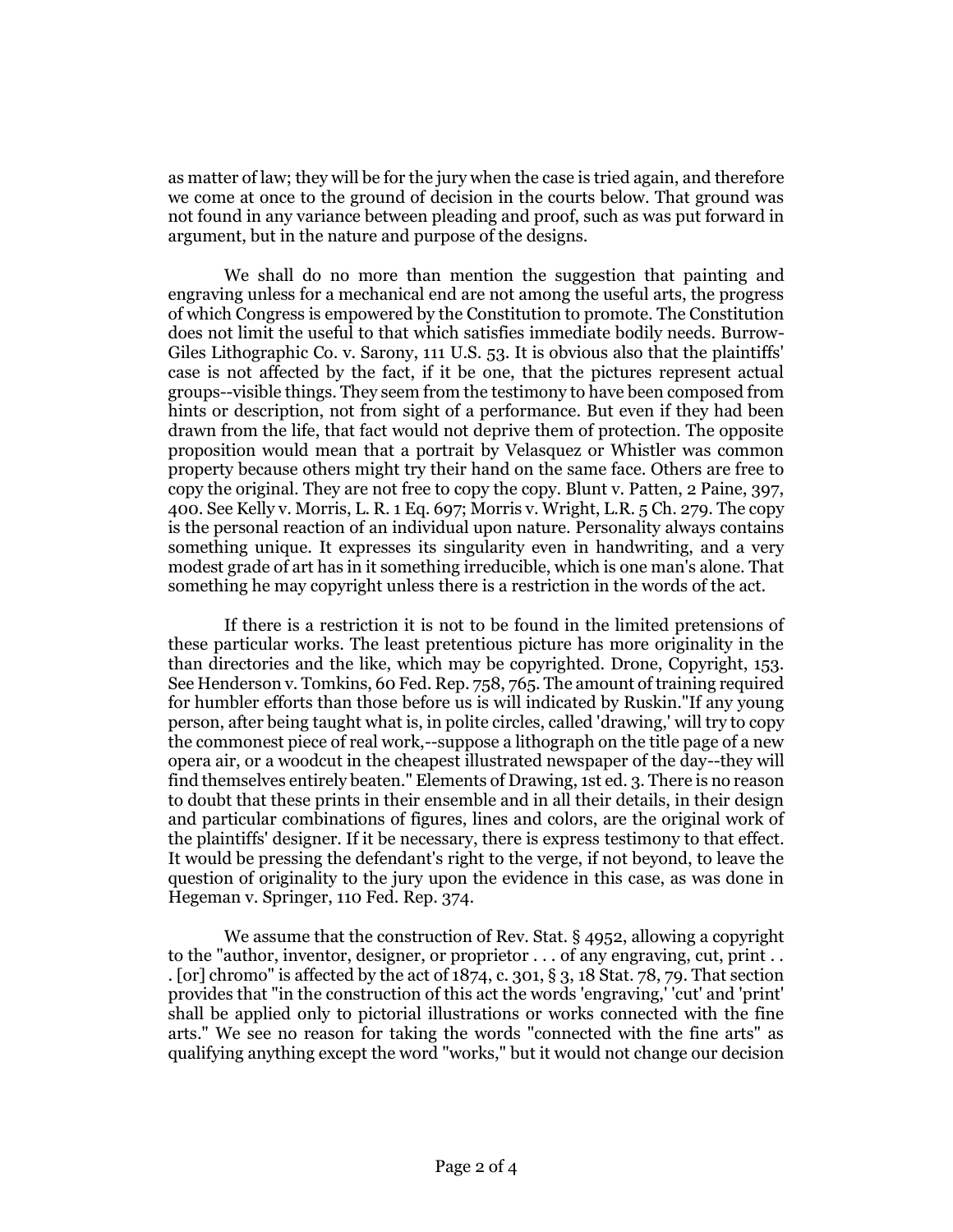if we should assume further that they also qualified "pictorial illustrations," as the defendant contends.

These chromolithographs are "pictorial illustrations." The word "illustrations" does not mean that they must illustrate the text of a book, and that the etchings of Rembrandt or Steinla's engraving of the Madonna di San Sisto Could not be protected to-day if any man were able to produce them. Again, the act however construed, does not mean that ordinary posters are not good enough to be considered within its scope. The antithesis to "illustrations or works connected with the fine arts" is not works of little merit or of humble degree, or illustrations addressed to the less educated classes; it is "prints or labels designed to be used for any other articles of manufacture." Certainly works are not the less connected with the fine arts because their pictorial quality attracts the crowd and therefore gives them a real use--if use means to increase trade and to help to make money. A picture is none the less a picture and none the less a subject of copyright that it is used for an advertisement. And if pictures may be used to advertise soap, or the theatre, or monthly magazines, as they are, they may be used to advertise a circus. Of course, the ballet is as legitimate a subject for illustration as any other. A rule cannot be laid down that would excommunicate the paintings of Degas.

Finally, the special adaptation of these pictures to the advertisement of the Wallace shows does not prevent a copyright. That may be a circumstance for the jury to consider in determining the extent of Mr. Wallace's rights, but it is not a bar. Moreover, on the evidence, such prints are used by less pretentious exhibitions when those for whom they were prepared have given them up.

It would be a dangerous undertaking for persons trained only to the law to constitute themselves final judges of the worth of pictorial illustrations, outside of the narrowest and most obvious limits.

At the one extreme some works of genius would be sure to miss appreciation. Their very novelty would make them repulsive until the public had learned the new language in which their author spoke. It may be more than doubted, for instance, whether the etchings of Goya or the paintings of Manet would have been sure of protection when seen for the first time. At the other end, copyright would be denied to pictures which appealed to a public less educated than the judge. Yet if they command the interest of any public, they have a commercial value--it would be bold to say that they have not an aesthetic and educational value--and the taste of any public is not to be treated with contempt. It is an ultimate fact for the moment, whatever may be out hopes for a change. That these pictures had their worth and their success is sufficiently shown by the desire to reproduce them without regard to the plaintiffs' rights. See Henderson v. Tomkins, 60 Fed. Rep. 758, 765. We are of opinion that there was evidence that the plaintiffs have rights entitled to the protection of the law.